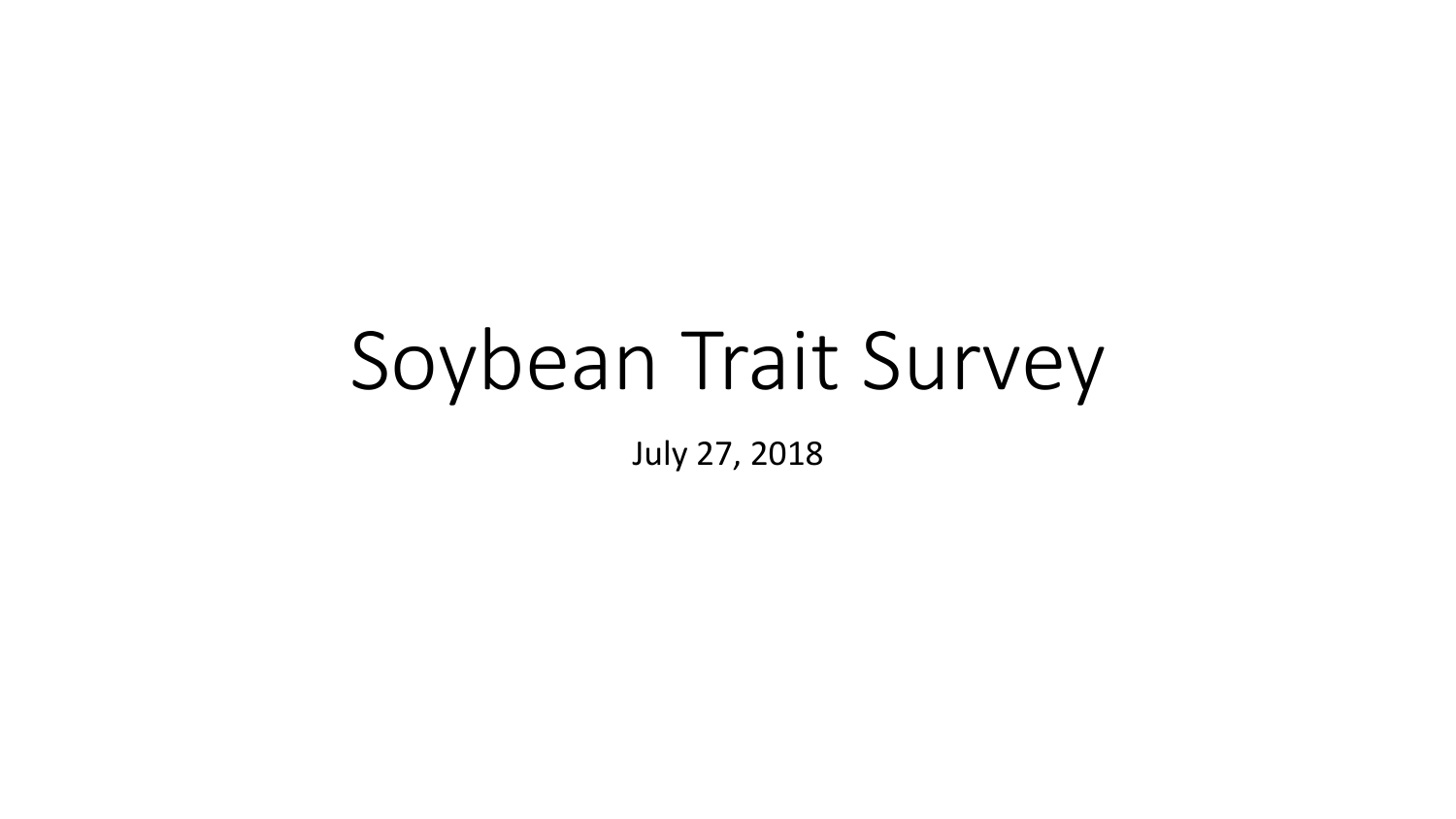# Survey Background

- 31,292 emails were sent to farmers in the Midwest asking for their feedback concerning current soybean happenings in the market place
- 690 respondents completely answered the survey
- Survey had a 2.2% response rate
- Following qualification question was used "Did you plant soybeans in 2018?"
	- "No" responses were not allowed to take the survey
- Data was analyzed by groups of:
	- 1.) All Respondents
	- 2.) Xtend Respondents
	- 3.) Non-Xtend Respondents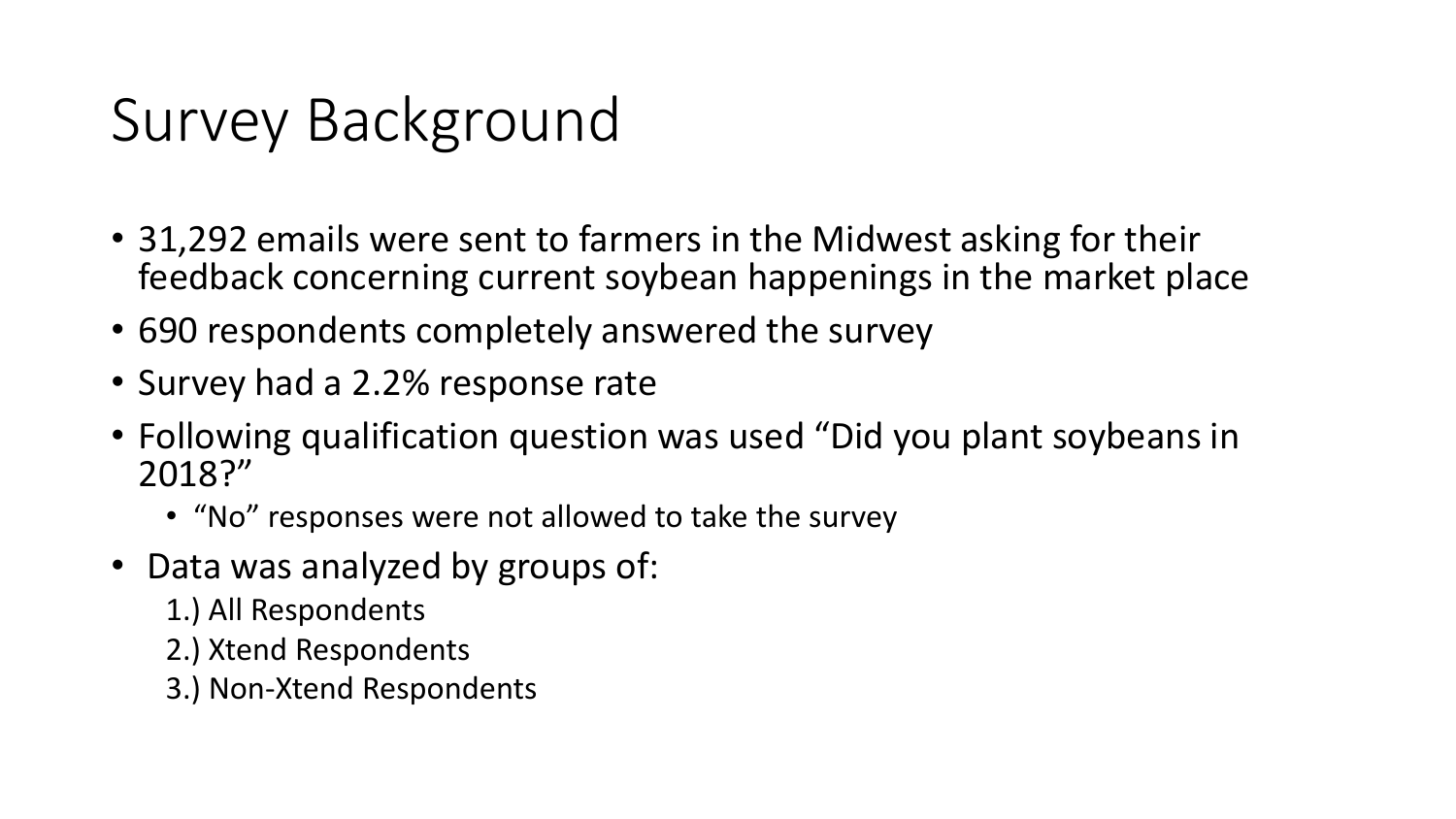# 2018 Primary Soybean Trait Use

| <b>Technology</b>  | <b>Acres</b> | <b>Acre Percentage</b> | <b>Respondents</b> | <b>Respondent</b><br>Percentage |
|--------------------|--------------|------------------------|--------------------|---------------------------------|
|                    |              |                        |                    |                                 |
| LibertyLink        | 281,358      | 52.6%                  | 352                | 51.0%                           |
|                    |              |                        |                    |                                 |
| <b>Xtend</b>       | 152,495      | 28.5%                  | 157                | 22.8%                           |
|                    |              |                        |                    |                                 |
| Roundup            | 81,359       | 15.2%                  | 153                | 22.2%                           |
|                    |              |                        |                    |                                 |
| <b>Non GMO</b>     | 17,800       | 3.3%                   | 23                 | 3.3%                            |
| Other              | 2,022        | 0.4%                   | 5                  | 0.7%                            |
|                    |              |                        |                    |                                 |
| <b>Grand Total</b> | 535,034      | 100.0%                 | 690                | 100.0%                          |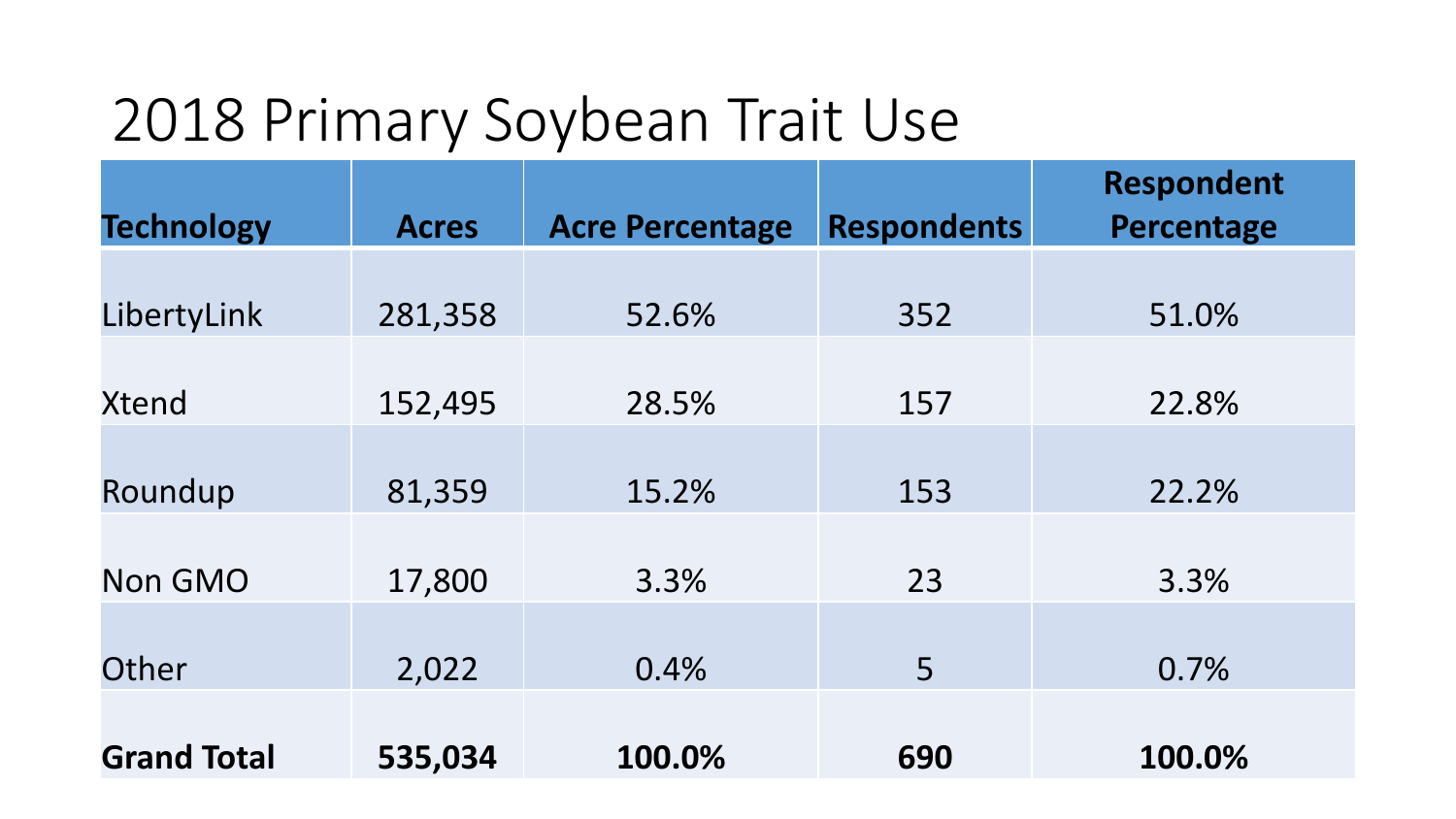## All Respondents

### 48.7% of all growers surveyed suggest to cancel or further restrict the current label

Survey Question: What should the EPA do with the dicamba label for 2019 soybeans?

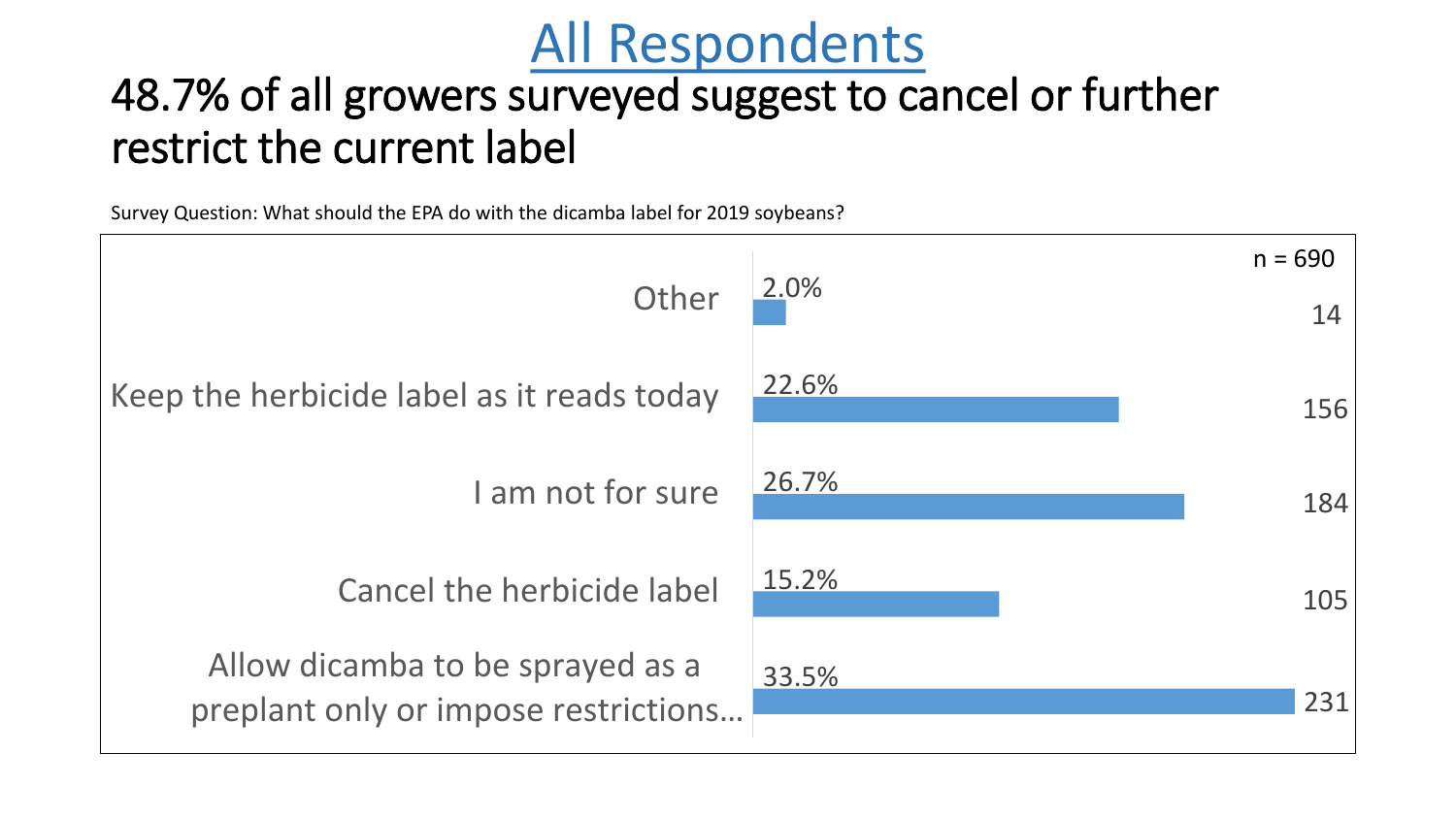## Xtend Respondents

#### Of all Xtend Users 57.3% of respondents suggest to keep the current label and 24.2% suggest to cancel or restrict the current label

Survey Question: What should the EPA do with the dicamba label for 2019 soybeans? (These respondents all said Xtend was their primary herbicide seed trait.)

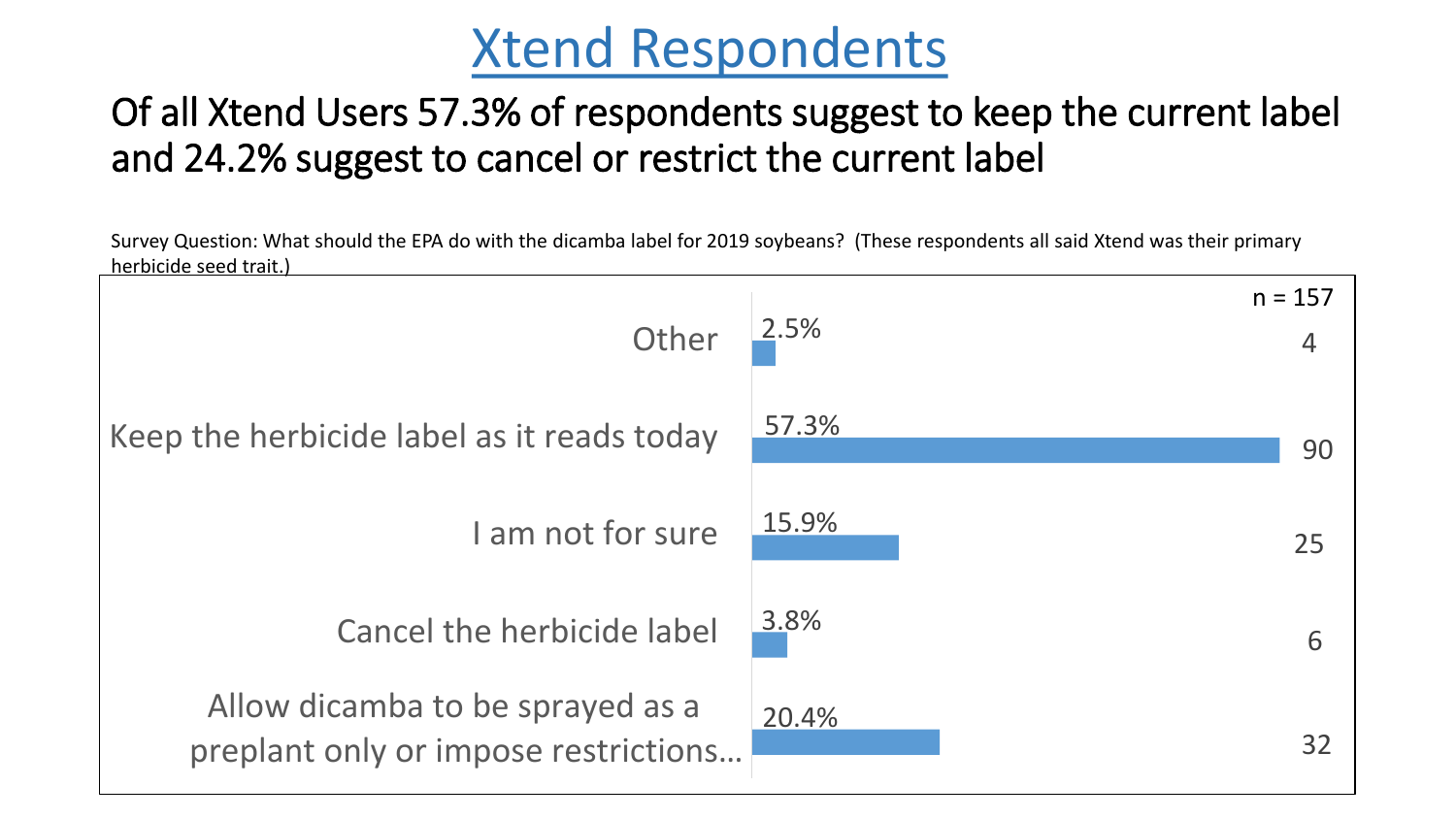## Non Xtend Respondents

#### Of all Non Xtend Users 12.4% of respondents suggest to keep the current label and 55.9% suggest to cancel or restrict the current label

Survey Question: What should the EPA do with the dicamba label for 2019 soybeans? (These respondents all said LibertyLink, Roundup and Other was their primary herbicide seed trait.)

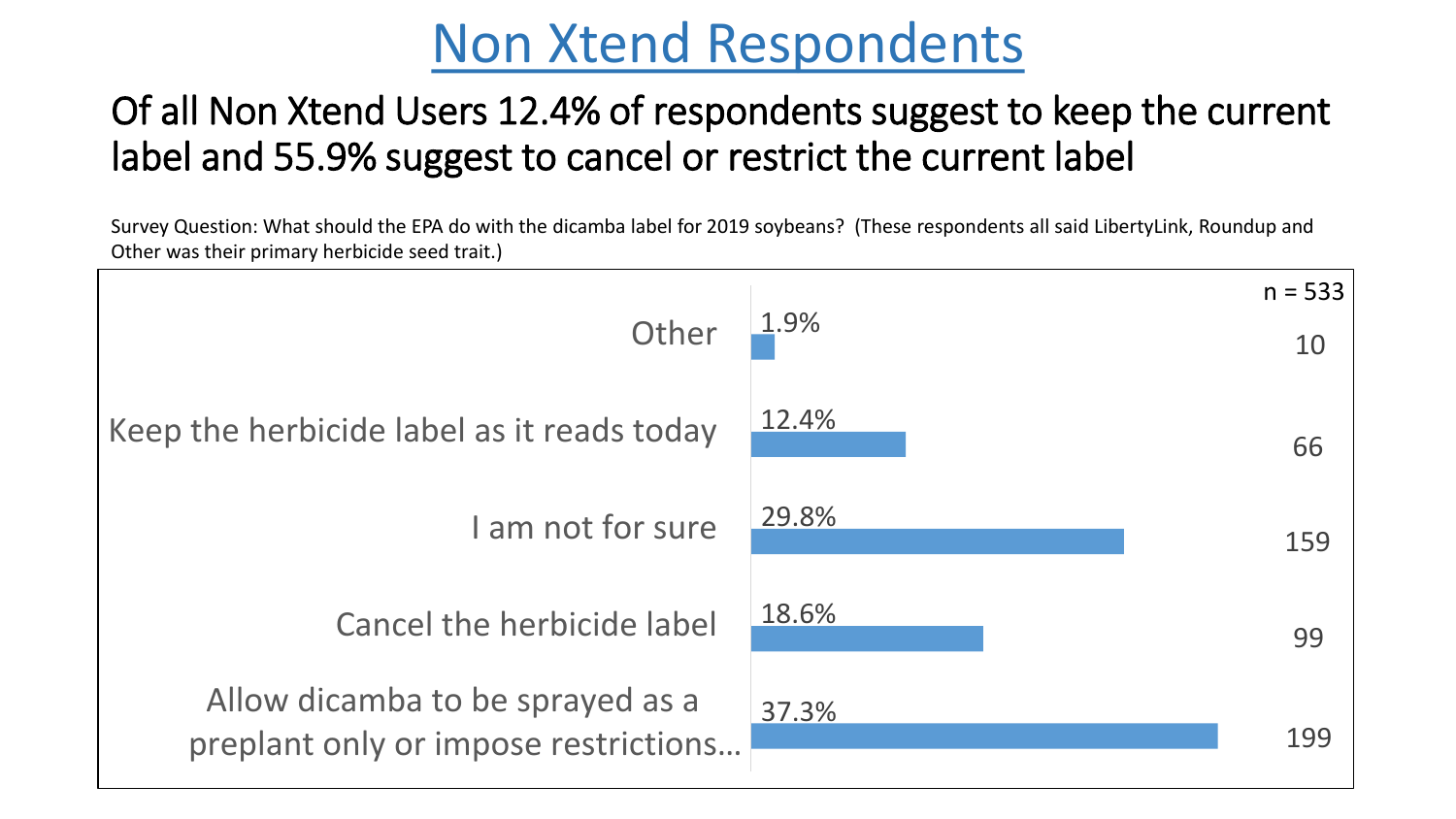## 63.1% Xtend Trait Users sprayed a dicamba product and 87.9% of these users attended training in the last year

Survey Question: Did you spray Xtendimax, Engenia, Flexipan, or generic dicamba this year on Roundup Ready 2 Xtend Soybeans?

| <b>Answer</b> | Mumb <u>er</u> | <b>Percent</b> | n = 157 |
|---------------|----------------|----------------|---------|
| No            | 58             | 36.9%          |         |
| Yes           | 99             | 63.1%          |         |

Survey Question: Did you attend training in the last year for spraying dicamba?

| $n = 157$ | <b>Answer</b> | Number | Percent | $n = 99$ |
|-----------|---------------|--------|---------|----------|
|           | No.           |        | 12.1%   |          |
|           | Yes           |        | 87.9%   |          |

- 2018 primarily planted = Xtend 2018 primarily planted = Xtend
	- Did you spray = Yes